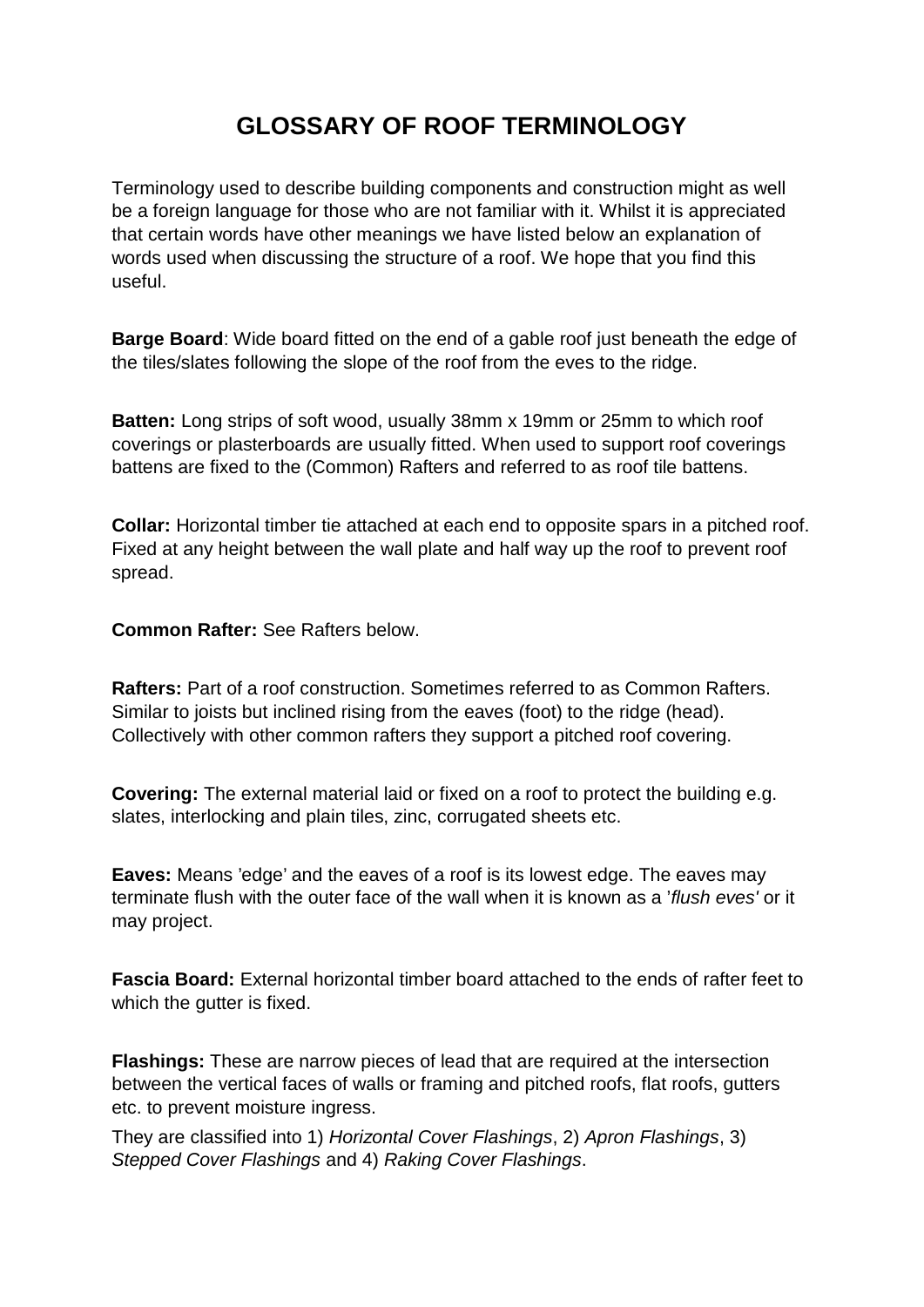**Flaunching:** Cement mortar filler on top of a chimney stack at the base of chimney pots or protruding flues.

**Gable:** Triangular upper part of wall at the end of a ridge roof

**Hipped Roof:** A term used to describe a pitched roof, the ends of which are also sloped.

**Jack Rafters:** These are short spars that run from a hip to the eves or from a ridge to a valley.

## **Joist:**

*1) Floor Joist:* A bearing timber forming part of a suspended timber floor to which the floor boards are nailed to the top and a ceiling may be attached beneath or

*2) Ceiling Joist*: A bearing timber spanning an area to which a ceiling is fixed to the underside only.

**Lean-to Roof:** The simplest form of pitched roof consisting of rafters inclined at 30º against a wall.

**Mansard Roof:** A roof that has two pitches on each slope. A purlin normally supports the rafters where the two pitches on the same elevation meet. These roofs often include living accommodation in the roof void.

**Parapet:** A low wall that projects beyond the eves at the edge of a roof.

**Pitch:** The slope of a roof.

**Purlin:** Part of roof construction. A horizontal timber beam, providing intermediate support to rafters. Supported by walls, hip and valley rafters and roof trusses.

**Rafters:** Part of a roof construction. Sometimes referred to as Common Rafters. Similar to joists but inclined rising from the eaves (foot) to the ridge (head). Collectively with other common rafters they support a pitched roof covering.

**Ridge:** The highest point of a pitched roof that receives the head of the spars (common rafters/rafters).